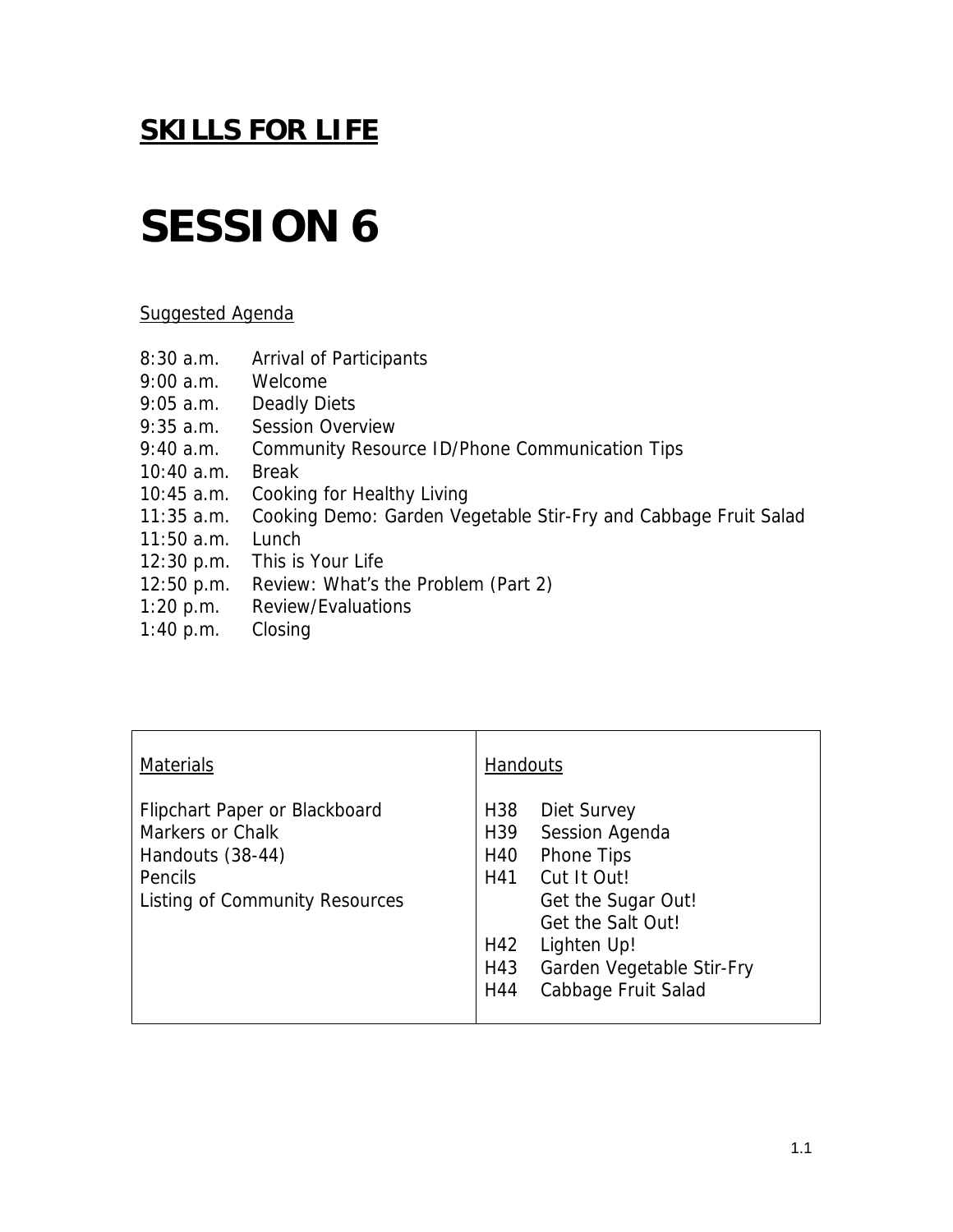## **TRAINING GUIDE**

**Participant Objectives and Activities:** Successful participants will be able to:

1. Recognize the power of personal values and the differences that exist among participants in the Club.

**• Describe the information about personal values on Handout 31 to participants and provide them with a copy. Have participants rank the list from 1 to 10 in order of importance and decide which three values listed on the handout are least important and remove them. (10 min.) Meet in small groups and try to form a consensus on what three values to drop. (10 min.) Reunite as a large group to discuss the results. Ask participants for other values to add to the list. (10 min.) (Time: 30 min.)** 

2. Identify the goals and objectives of this session.

**• Review the goals and objectives listed below with participants. Pass out the Session Agenda (Handout 39). (Time: 5 min.)** 

### $GOAI$  S:

- 1. Enjoy ourselves.
- 2. Become healthier and happier.
- 3. LMA food, nutrition, and cooking.
- 4. LMA other issues of interest.

OBJECTIVES:

- 1. Evaluate your diet.
- 2. Identify and describe community resources.
- 3. Discuss Phone communication tips
- 4. Describe ways to create healthier diets.
- 5. Describe how to prepare Stir-Fry & Cabbage Fruit Salad.

3. Identify different organizations and their roles in the community.

**• Assign partners. Give them a sample list of community resources they would be likely to use including names, addresses, and a brief description of what they do. A local United Way directory might be an excellent source of names and addresses. Have participants add**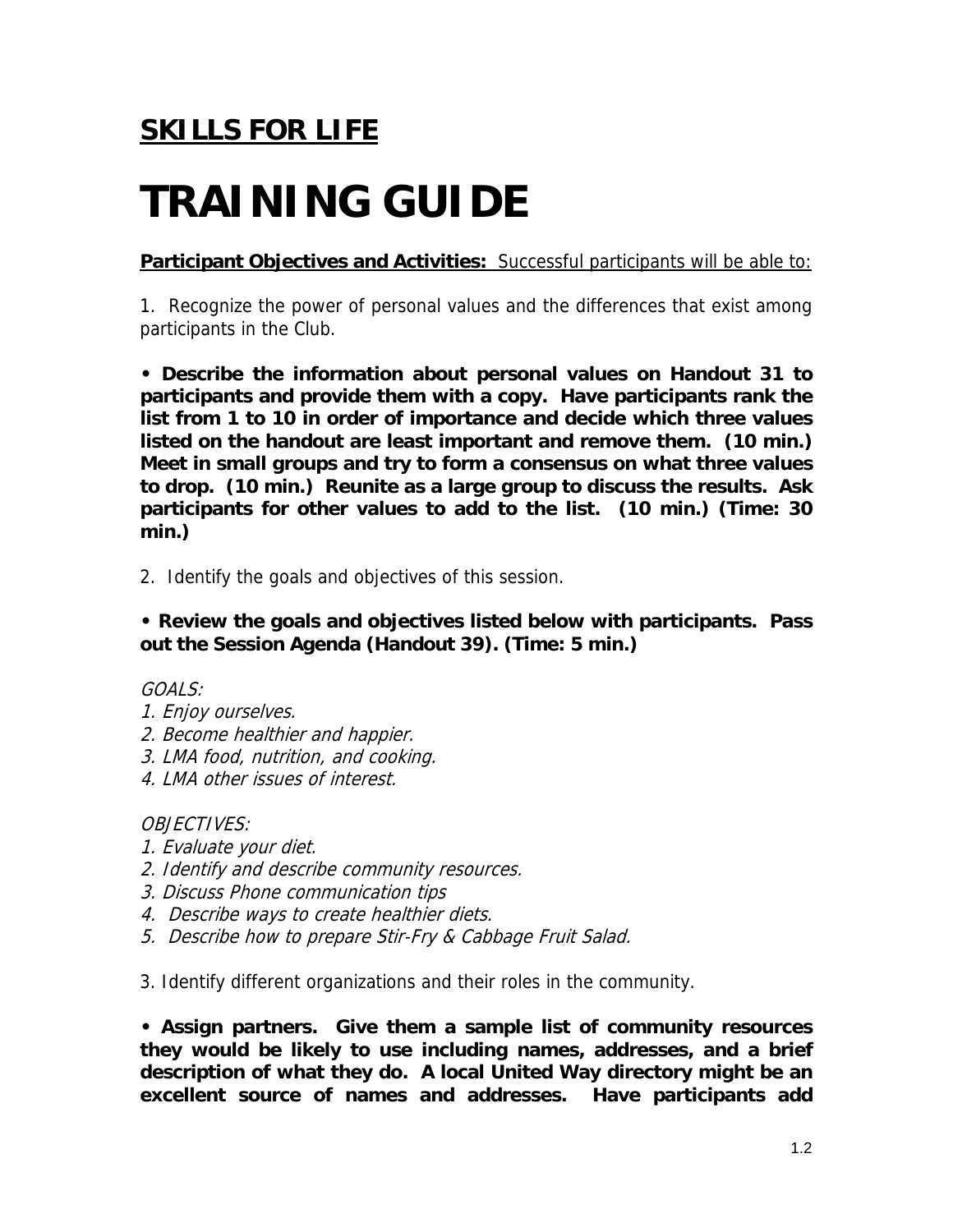**organizations they have utilized that are not on the list. Leave room on the list for participants to put notes about each organization later on. For each organization they have contacted, they should discuss and record what they were seeking and how they contacted the organization. (15 min.). Review answers in the large group; identify the organizations, describe their basic services, and answer questions. (15 min.) (Time: 30 min.)** 

4. Identify and describe tips for contacting community agencies.

**• Have participants change partners or meet in small groups. Ask them to "Play the Expert" and list the tips and steps for effectively contacting organizations to obtain information and services. Such tips might include how to find contact information, phone techniques, and important information to ask for and to give. (10 min.)** 

**• Meet as a large group and list their tips on a flipchart. (15 min.) Give them a copy of Handout 40 and discuss tips that have not already been mentioned. (5 min.) (Time: 30 min.)** 

• (Optional) Develop a short script or role play a situation with participants where an individual is contacting an agency by telephone to seek information and resources. Have participants critique the situation and discuss what was done right and what was done wrong. How did the participants feel in these roles?

5. Describe ways to lower fat, cholesterol, sugar, and salt in cooking and the overall diet.

**• Define fat and cholesterol (See: Handout 15). Fat is a vital and necessary source energy for the body. The problem is that most Americans get too much fat, which is linked to different health problems. We should get no more than 30% of our daily calories from fat. Cholesterol is a fat-like substance found in all foods that are of animal origin (e.g., meat, eggs, milk). If we eat too much animal fat, we may develop high cholesterol levels in our body which are associated with heart disease and other health problems.** 

**In small groups have participants brainstorm a list of ways to lower the intake of fat and cholesterol. (10 min.) Have each group report back to large group and discuss answers. Give participants copy of Handout 41 that lists ways to reduce fat, cholesterol, sugar, and salt. (10 min.)(Time: 20 min.)** 

**• Using Handout 42, review substitutions that can be made in recipes.**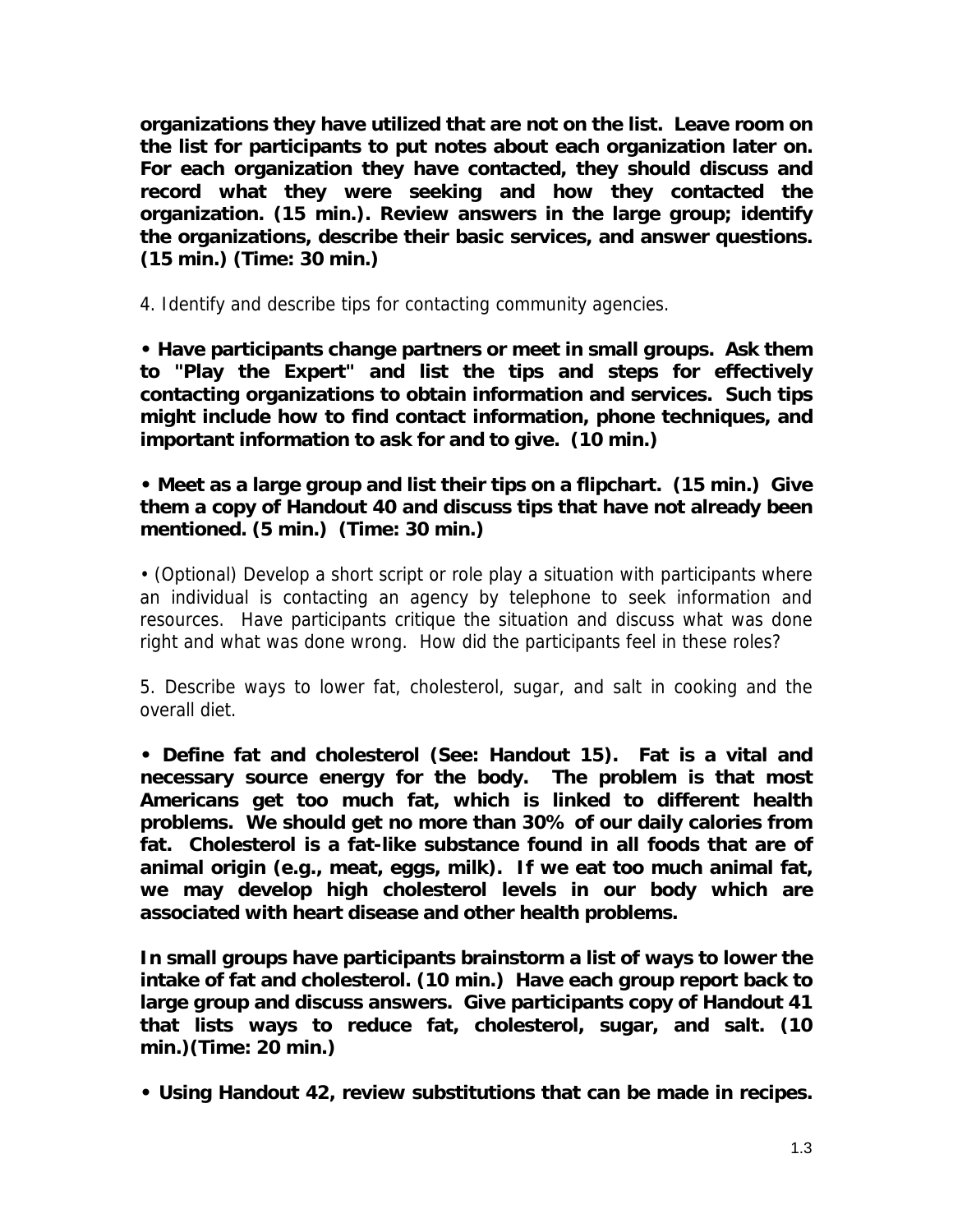**(Time: 30 min.)** 

**• Give participants examples of different foods such as a ham and cheddar cheese sandwich grilled with butter, fried haddock, french fries, or a hot roast beef sandwich with gravy. Ask how calories and fat could be reduced in each one.** 

**• Provide copies of menus low in fat, cholesterol, and salt.** 

**• Have participants take the shaker test. Participants cover a plate with wax paper or foil. Then they salt the plate as they would if it contained food. Collect the salt and measure it. Every "?" teaspoons amounts to about 500 mg. of sodium. Source: USDA, Human Nutrition Information Service. 1993.** 

**• Use fact sheets, diet surveys, and quizzes concerning fats, sugars, and salts from Appendix14.** 

**• Refer back to personal diet survey. Which areas do they need to concentrate on?** 

**• Demonstrate cooking techniques to reduce salt, fat, and cholesterol in recipes.** 

**• Ask ways to increase fat in different foods as a means of discussing ways to decrease fat.** 

6. Describe the procedures for preparing a recipe item and prepare the meal at home.

**• Discuss the ingredients, equipment, and procedures for preparing the menu items (Handouts 43 & 44). Discuss substitutions, variations, and any other pertinent information. (Time: 15 min.)** 

7. Write a personal goal that includes strategies to achieve and evaluate it.

### **• Refer to goals and objectives instructions from previous Sessions and adapt to current Session as appropriate. (Time: 25 min.)**

8. Review/Evaluation.

**• Review concepts previously discussed in Club sessions. Discuss the problem solving exercise from Session 5.**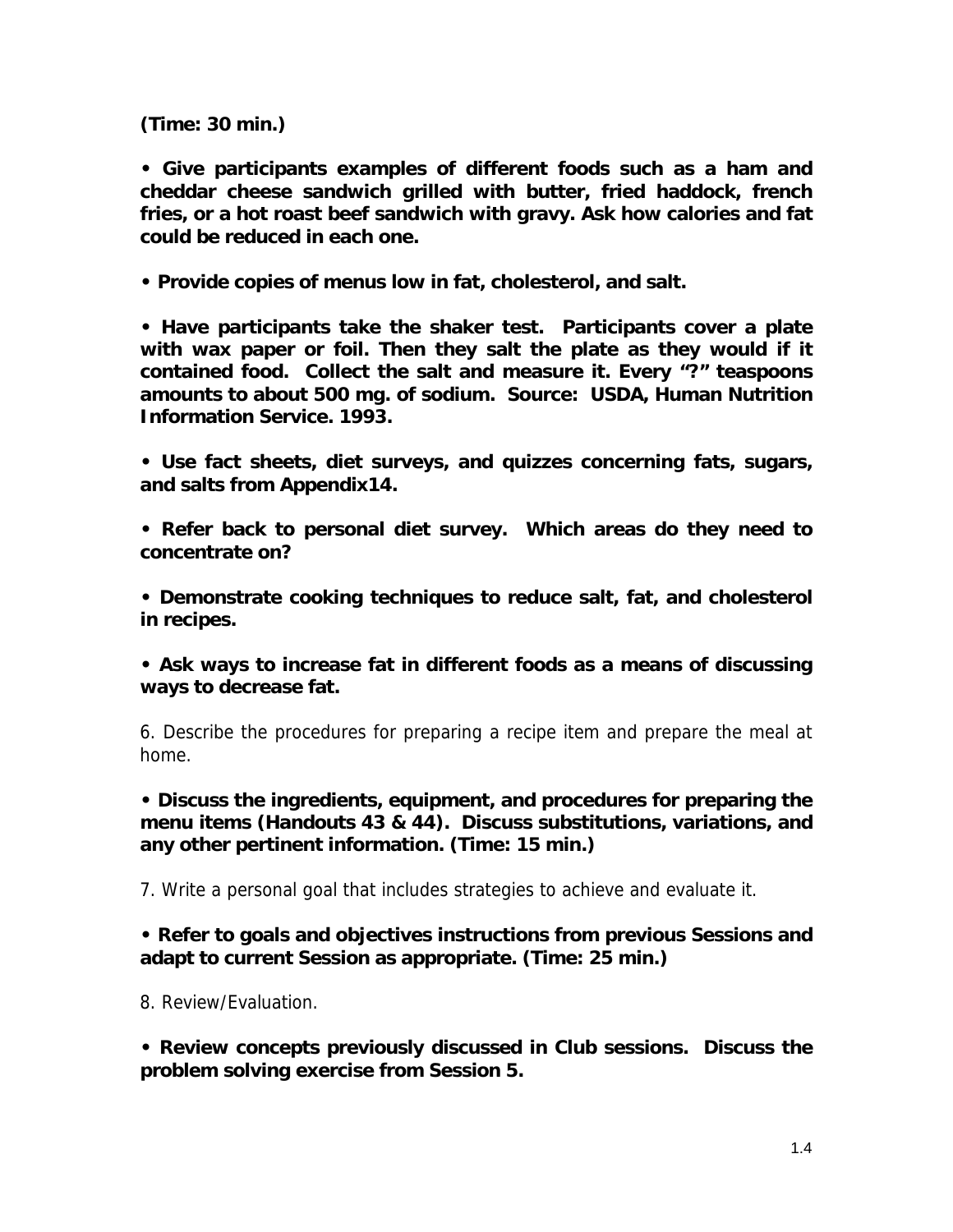**• Ask for volunteers from the group to talk about the problem that they were to work through after the last Club meeting. Review the steps and ask which ones they had the most difficulty with. Present this exercise as a way for everyone to learn more about the process rather than as a critique. (Time: 30 min.)** 

• (Optional) Design a role play to act out the steps in problem solving process; have group observe and critique role plays for good problem solving techniques. (SEE Appendix 15.)

**• Play the Food Game or give a Nutrition Quiz and/or use evaluation/closing exercises as time permits. (SEE Appendix 14 & 15.)**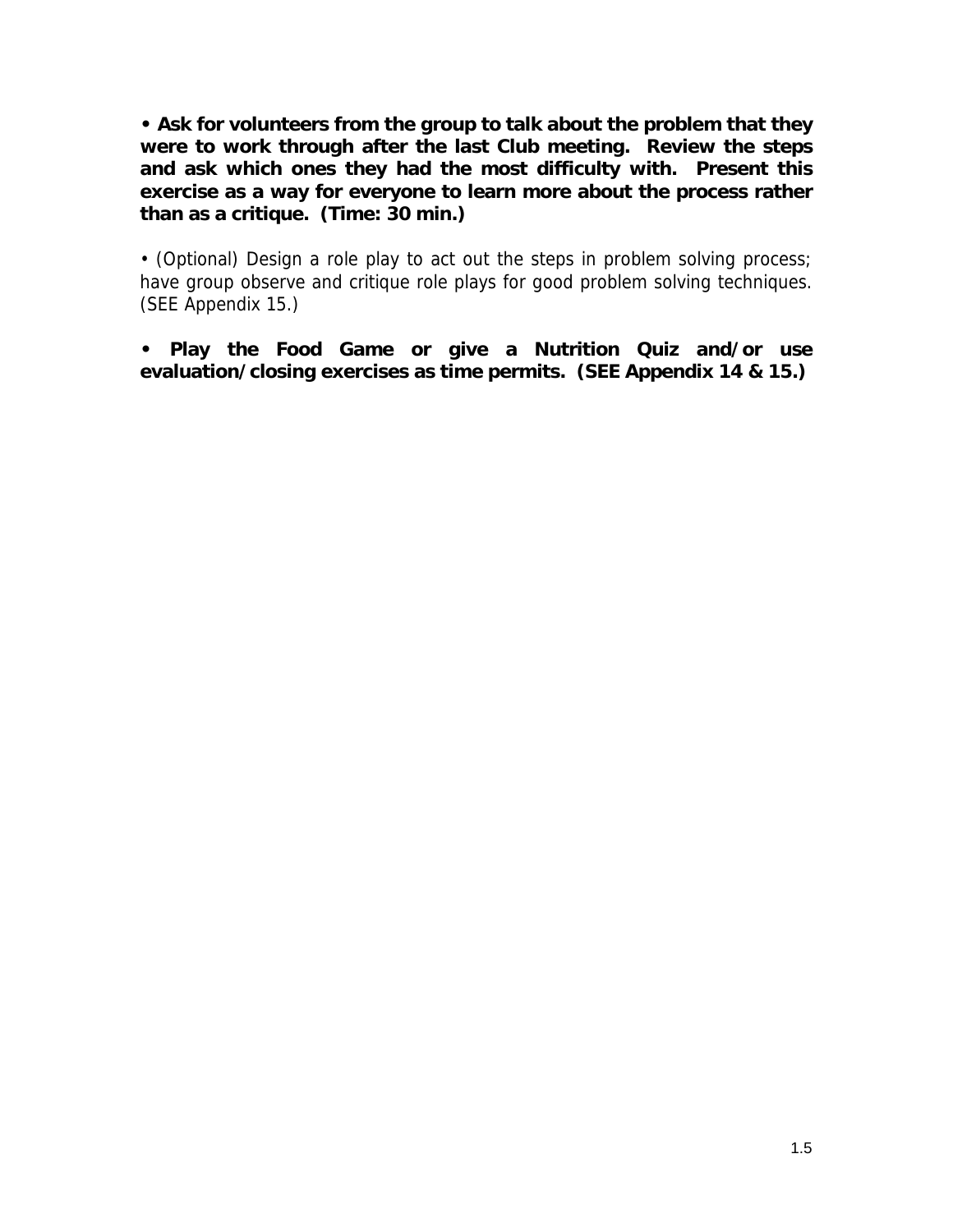**Directions** 

# H-38 **DIET QUIZ**



|  | 1 $\alpha$ f<br>.<br>. |
|--|------------------------|
|--|------------------------|

This quiz was developed by Elizabeth Ward, R.D. It will give you an idea of how well you eat. Answer the questions based on how you eat most days. Circle the best answer to each question and score your quiz at the end.

| 1. How many servings of grain foods do you eat each day? (sample serving sizes:                                                                              |                                                                                         |                  |                  |  |
|--------------------------------------------------------------------------------------------------------------------------------------------------------------|-----------------------------------------------------------------------------------------|------------------|------------------|--|
| 1 slice bread; 1 cup cooked cereal, pasta, or grain; 1 ounce ready-to-eat cereal;                                                                            |                                                                                         |                  |                  |  |
| 3-4 small crackers)                                                                                                                                          |                                                                                         |                  |                  |  |
| 1. three or fewer                                                                                                                                            | 2. four                                                                                 | 4. six or more   |                  |  |
|                                                                                                                                                              |                                                                                         |                  |                  |  |
|                                                                                                                                                              | 2. How many servings of fruit do you eat daily? (Sample serving sizes: 1 medium-size    |                  |                  |  |
|                                                                                                                                                              | piece of fruit; : cup juice; 2 cup cubed fresh fruit; 3 cup dried fruit)                |                  |                  |  |
| 1. fewer than one                                                                                                                                            | 2. one                                                                                  | 3. two or three  | 4. four or more  |  |
|                                                                                                                                                              |                                                                                         |                  |                  |  |
|                                                                                                                                                              | 3. How many servings of vegetables do you consume each day? (Sample serving sizes:      |                  |                  |  |
|                                                                                                                                                              | 2 cup chopped raw or cooked vegetables; 1 cup raw leafy vegetables)                     |                  |                  |  |
| 1. fewer than one                                                                                                                                            | 2. one                                                                                  | $3.$ two         | 4. three to five |  |
|                                                                                                                                                              |                                                                                         |                  |                  |  |
|                                                                                                                                                              |                                                                                         |                  |                  |  |
|                                                                                                                                                              | 4. How many servings of protein foods do you eat daily? (Sample serving sizes; 1 oz.    |                  |                  |  |
|                                                                                                                                                              | cooked meat, fish, or poultry; 1 egg; 2 cup cooked legumes; 2 Tbs. peanut butter; 2 cup |                  |                  |  |
| nuts)                                                                                                                                                        |                                                                                         |                  |                  |  |
| 1. two or fewer                                                                                                                                              | 2. more than<br>seven                                                                   | 3. three to five | 4. five to seven |  |
|                                                                                                                                                              |                                                                                         |                  |                  |  |
| 5. How many dairy products do you eat daily? (Sample serving sizes: 8 oz. milk or<br>yogurt; 12 oz. hard cheese; 2 cups cottage cheese; 1 cup frozen yogurt) |                                                                                         |                  |                  |  |
| 1. less than one                                                                                                                                             | 2. one                                                                                  | $3.$ two         | 4. three or more |  |
|                                                                                                                                                              |                                                                                         |                  |                  |  |
|                                                                                                                                                              |                                                                                         |                  |                  |  |
|                                                                                                                                                              |                                                                                         |                  |                  |  |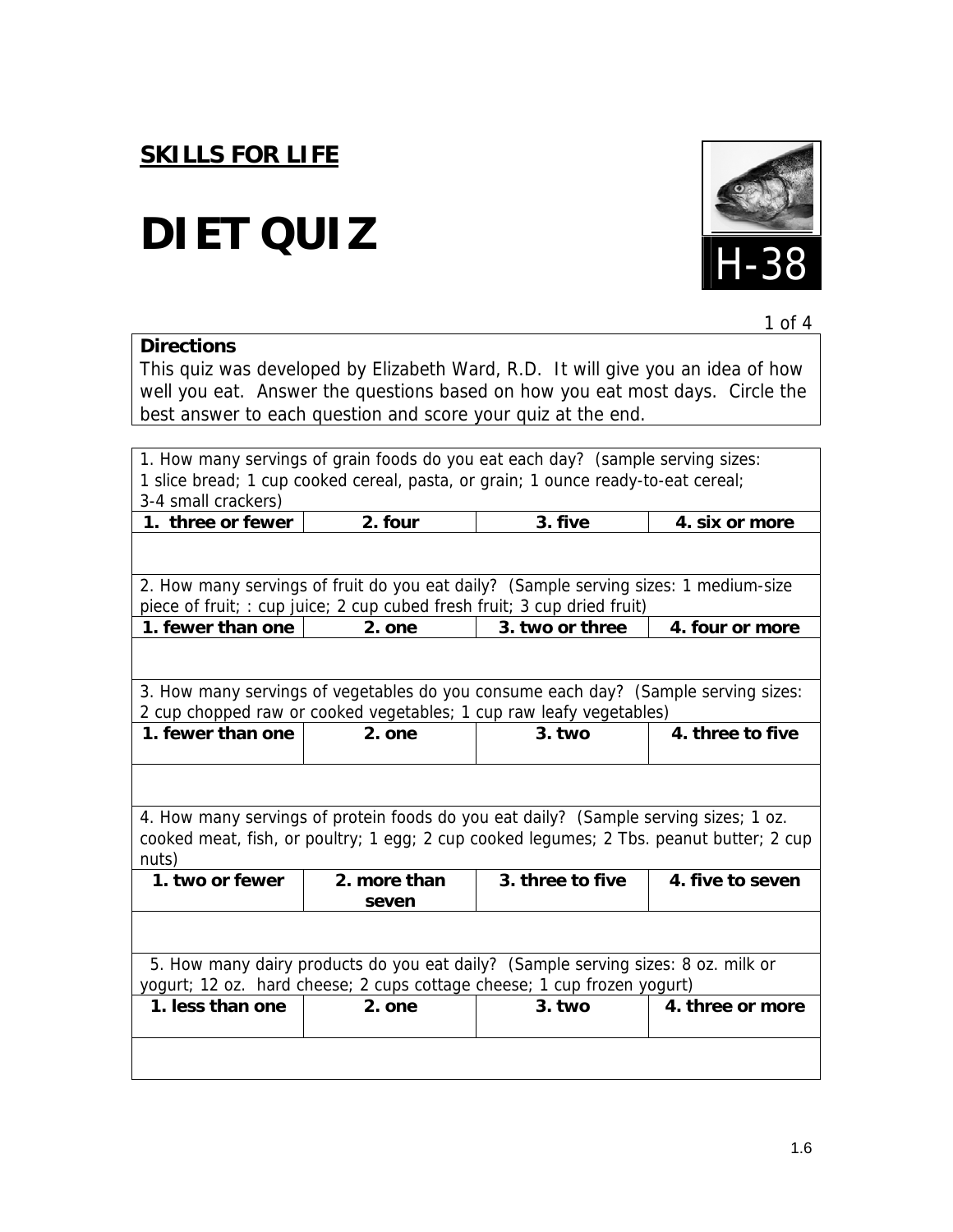6. In a typical day, how much total fat do you add to food, in preparation and at the table, including butter, margarine, oil, cream, full-fat salad dressing and mayonnaise, and cream cheese?

| 1.<br>more than 4<br>Tbs.                                                                                          |  | 2.<br>4 Tbs.  | 3.<br>3 Tbs. |          | 4.<br>2 Tbs                |                           | 5.<br>1 Tbs. or less  |
|--------------------------------------------------------------------------------------------------------------------|--|---------------|--------------|----------|----------------------------|---------------------------|-----------------------|
|                                                                                                                    |  |               |              |          |                            |                           |                       |
| 7. How may times a week do you eat seafood?                                                                        |  |               |              |          |                            |                           |                       |
| 1. less than once                                                                                                  |  | 2. once       |              | 3. twice |                            | 4. three times or<br>more |                       |
|                                                                                                                    |  |               |              |          |                            |                           |                       |
| 8. How many times a week do you consume dinners containing no meat, poultry, or<br>seafood?                        |  |               |              |          |                            |                           |                       |
| 1. never                                                                                                           |  | 2. once       |              |          | 3. twice                   | 4. three times or<br>more |                       |
|                                                                                                                    |  |               |              |          |                            |                           |                       |
| 9. How many times each week do you eat meat (beef, pork, and lamb)?                                                |  |               |              |          |                            |                           |                       |
| 1. four times<br>or more                                                                                           |  | 2.three times | 3.twice      |          | 4. once                    | 5. rarely or<br>never     |                       |
|                                                                                                                    |  |               |              |          |                            |                           |                       |
| 10. How many times a week do you eat fried foods?                                                                  |  |               |              |          |                            |                           |                       |
| 1. three times<br>or more                                                                                          |  | 2. twice      | 3. once      |          | 4. once every<br>two weeks |                           | 5. rarely or<br>never |
|                                                                                                                    |  |               |              |          |                            |                           |                       |
| 11. How often do you remove the skin from poultry before eating?                                                   |  |               |              |          |                            |                           |                       |
| 1. never                                                                                                           |  | 2. sometimes  |              |          | 3. most of the<br>time     | 4. always                 |                       |
|                                                                                                                    |  |               |              |          |                            |                           |                       |
| 12. How often do you bake, broil, grill, or microwave meat, poultry, and seafood without<br>adding additional fat? |  |               |              |          |                            |                           |                       |
| 1. never                                                                                                           |  | 2. sometimes  |              |          | 3. most of the<br>time     |                           | 4. always             |
|                                                                                                                    |  |               |              |          |                            |                           |                       |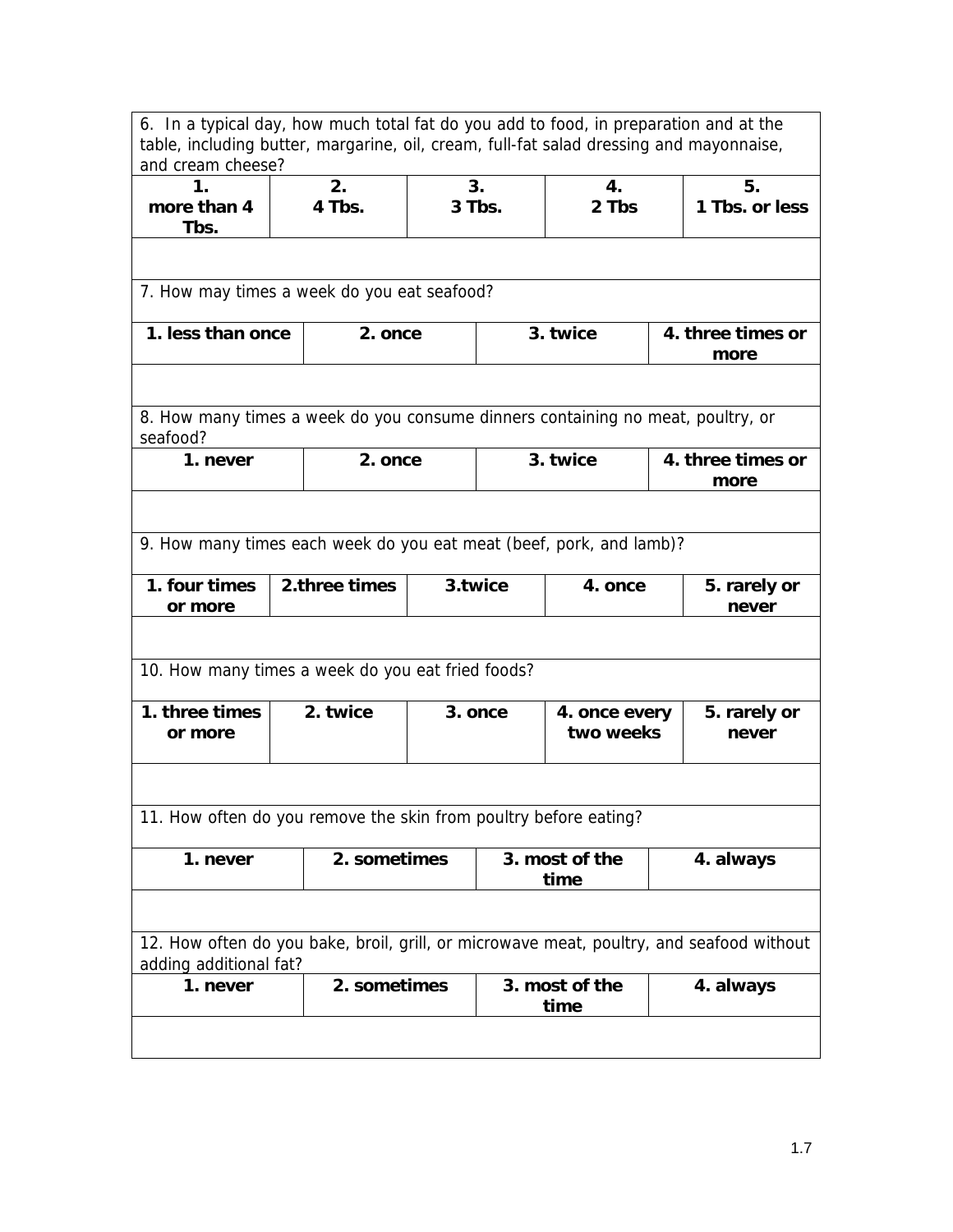| 13. How many times a week do you consume vitamin C-rich fruits or vegetables, such as<br>oranges, tomatoes, or green peppers?         |  |                      |                                |          |                                |                       |                                    |  |
|---------------------------------------------------------------------------------------------------------------------------------------|--|----------------------|--------------------------------|----------|--------------------------------|-----------------------|------------------------------------|--|
| 2. three or four<br>3. five or six<br>1. twice or less                                                                                |  |                      | 4. seven or more               |          |                                |                       |                                    |  |
|                                                                                                                                       |  |                      | times                          |          | times                          |                       | times                              |  |
|                                                                                                                                       |  |                      |                                |          |                                |                       |                                    |  |
| 14. How many times a week do you eat at fast-food restaurants?                                                                        |  |                      |                                |          |                                |                       |                                    |  |
|                                                                                                                                       |  |                      |                                |          |                                |                       |                                    |  |
| 1. four or<br>more times                                                                                                              |  | 2. three times       |                                | 3. twice | 4. once                        | 5. rarely or<br>never |                                    |  |
|                                                                                                                                       |  |                      |                                |          |                                |                       |                                    |  |
| 15. How many days a week do you eat breakfast?                                                                                        |  |                      |                                |          |                                |                       |                                    |  |
| 1. once or less                                                                                                                       |  | 2. two or three      |                                |          | 3. four or five                | 4. six or seven       |                                    |  |
|                                                                                                                                       |  |                      |                                |          |                                |                       |                                    |  |
| 16. How often do you choose low-fat milk (1% or skim) or other low- and nonfat dairy<br>products rather than full-fat dairy products? |  |                      |                                |          |                                |                       |                                    |  |
| 1. never                                                                                                                              |  |                      | 2. sometimes<br>3. most of the |          | time                           | 4. always             |                                    |  |
|                                                                                                                                       |  |                      |                                |          |                                |                       |                                    |  |
| 17. How much water do you drink daily?                                                                                                |  |                      |                                |          |                                |                       |                                    |  |
| $\mathbf 1$ .                                                                                                                         |  | 2.<br>3 <sub>1</sub> |                                | 4.       |                                |                       |                                    |  |
| 16 oz. or less                                                                                                                        |  | 16 to 32 oz.         |                                |          | 32 to 48 oz.                   |                       | more than 48 oz.                   |  |
|                                                                                                                                       |  |                      |                                |          |                                |                       |                                    |  |
| 18. How many ounces of sweetened soft drinks do you drink each day?                                                                   |  |                      |                                |          |                                |                       |                                    |  |
| 1.                                                                                                                                    |  | 2.                   |                                |          | 3.                             |                       | 4.                                 |  |
| 48 oz. or more                                                                                                                        |  | 36 oz.               |                                |          | 24 oz.                         |                       | 12 oz. or less                     |  |
|                                                                                                                                       |  |                      |                                |          |                                |                       |                                    |  |
| 19. Which describes your typical daily meal pattern?                                                                                  |  |                      |                                |          |                                |                       |                                    |  |
| 1. one meal                                                                                                                           |  | 2. two meals         |                                |          | 3. two moderate                |                       | 4. three meals, or                 |  |
|                                                                                                                                       |  |                      |                                |          | meals and one or<br>two snacks |                       | three moderate<br>meals and one to |  |
|                                                                                                                                       |  |                      |                                |          |                                |                       | two snacks                         |  |
|                                                                                                                                       |  |                      |                                |          |                                |                       |                                    |  |
| 20. How many times a week do you munch on foods like cookies, candy, chips, donuts,<br>and cake?                                      |  |                      |                                |          |                                |                       |                                    |  |
| 1. seven or more                                                                                                                      |  | 2. six               |                                |          | 3. two to five                 |                       | 4. fewer than two                  |  |
|                                                                                                                                       |  |                      |                                |          |                                |                       |                                    |  |
|                                                                                                                                       |  |                      |                                |          |                                |                       |                                    |  |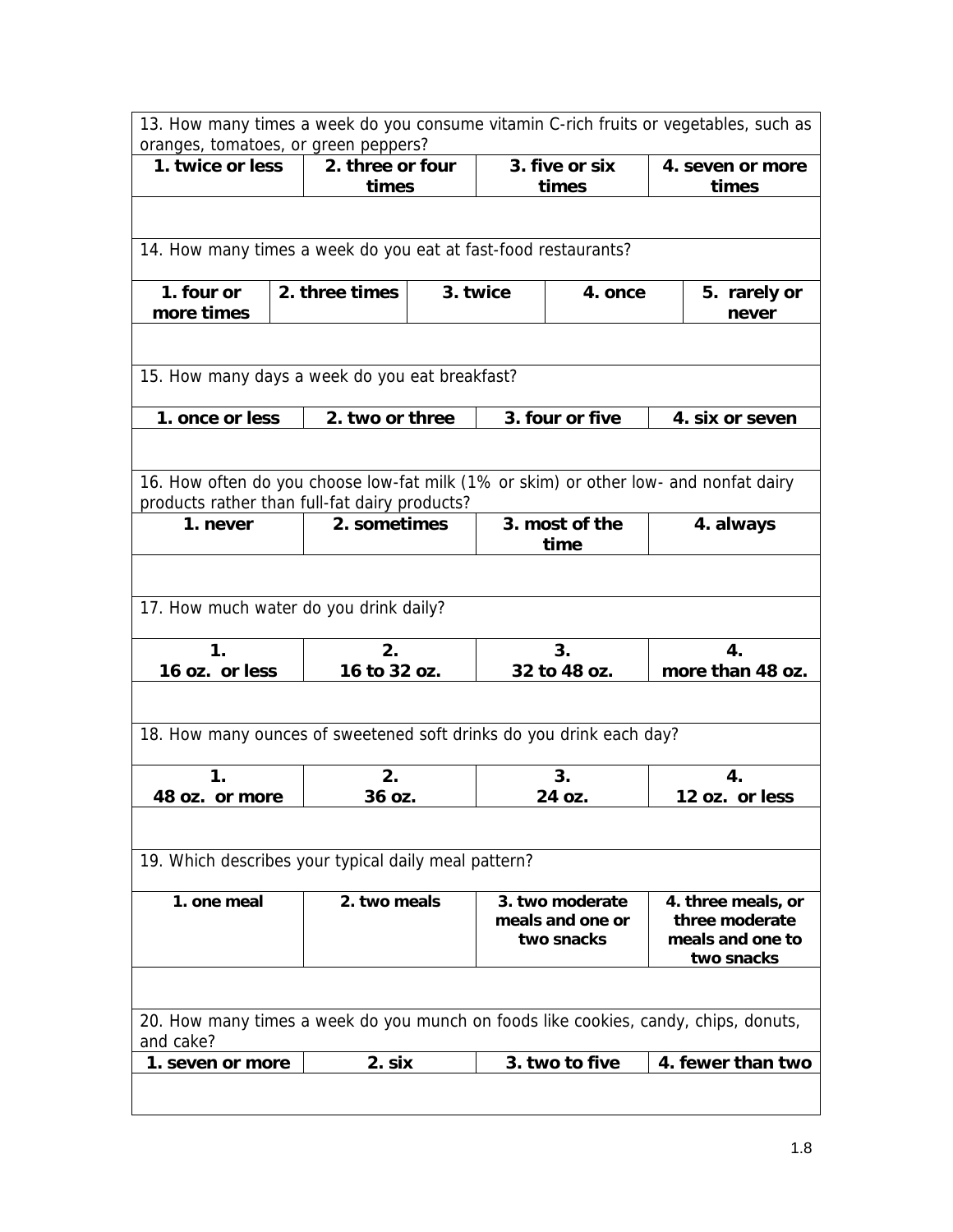### **SCORING YOUR QUIZ**

Add up the numbers from the answers you circled for each question to get your total number of points.

61 to 84 points: Very good. You appear to be eating a well-balanced low-fat diet.

41 to 60 points: Good. Your score could be better. You probably don't eat the recommended number of daily servings from each food group. It is also likely that you need to eat less fat and fewer processed foods.

21 to 40 points: Fair. You have a lot of room for improvement. Your diet lacks fruits and vegetables and you are eating too many high-fat foods.

20 points or fewer: Critical. You need professional help from a dietician. Your diet contains dangerously small amounts of critical vitamins and minerals, way too much fat, and possibly too many calories.

Source: Elizabeth Ward, Put Your Diet to the Test, The Walking Magazine, July/August 1995, p. 39. Used with permission.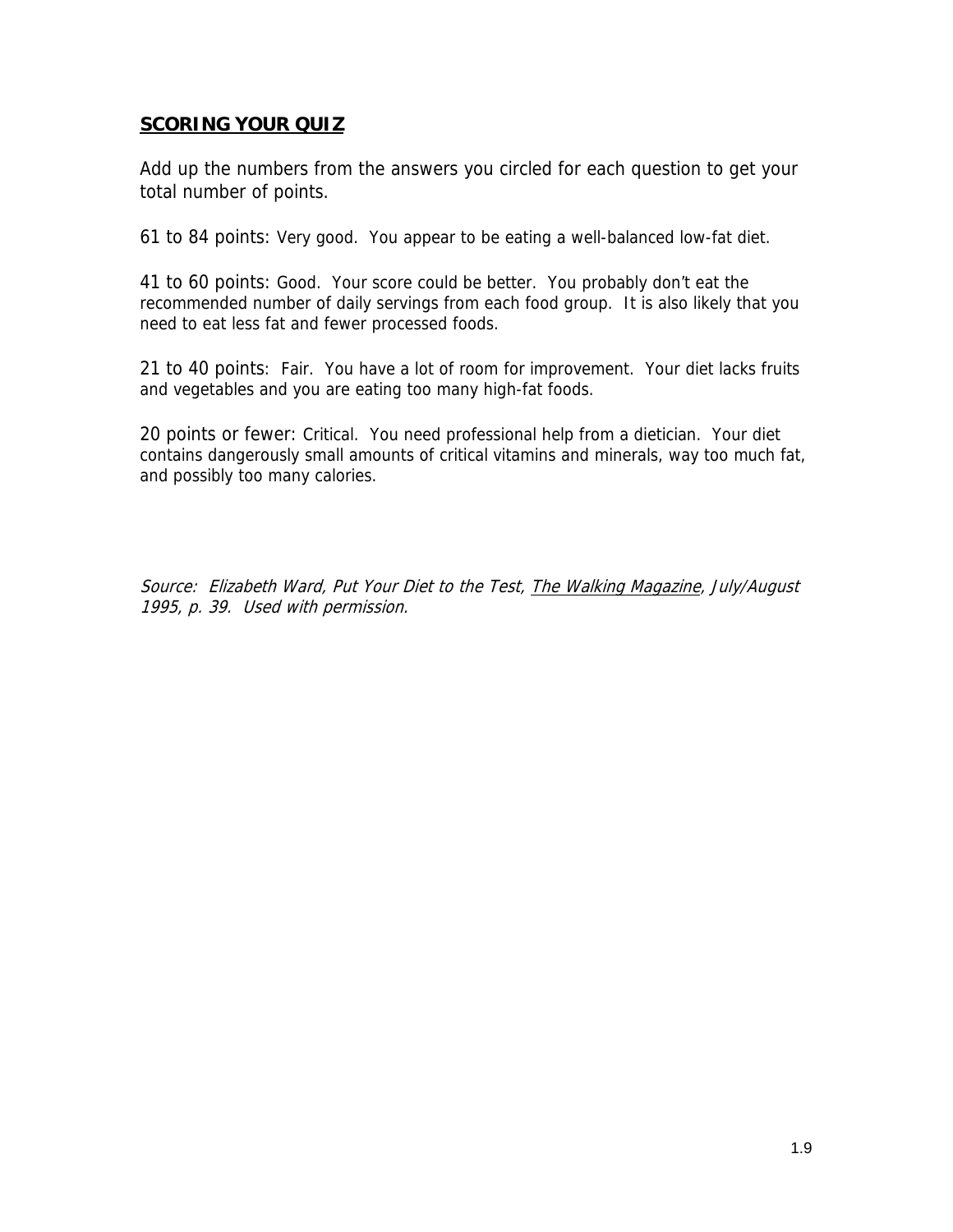# SESSION AGENDA **FL39**



#### DEADLY DIETS

What is your diet like? How does it compare to other Club members?

#### COMMUNITY RESOURCE ID

How do we use resources in the community to solve problems? Which ones have we used?

SESSION OVERVIEW

COMMUNICATION TIPS How can we most effectively contact community resources? What do we say?

#### COOKING FOR HEALTHY LIVING

Tips for lowering the amount of fat, salt, and sugar in our diets; we will also discuss substitutions in recipes that can make our meals healthier.

THE COOK'S CORNER Vegetables and fruits are key ingredients in many healthy recipes. Today we prepare Garden Stir-fry Vegetables and Cabbage Fruit Salad.

LUNCH Try it. You'll like it.

THIS IS YOUR LIFE Set a personal goal to accomplish.

CLOSING AND EVALUATION

NEXT CLUB MEETING IS ON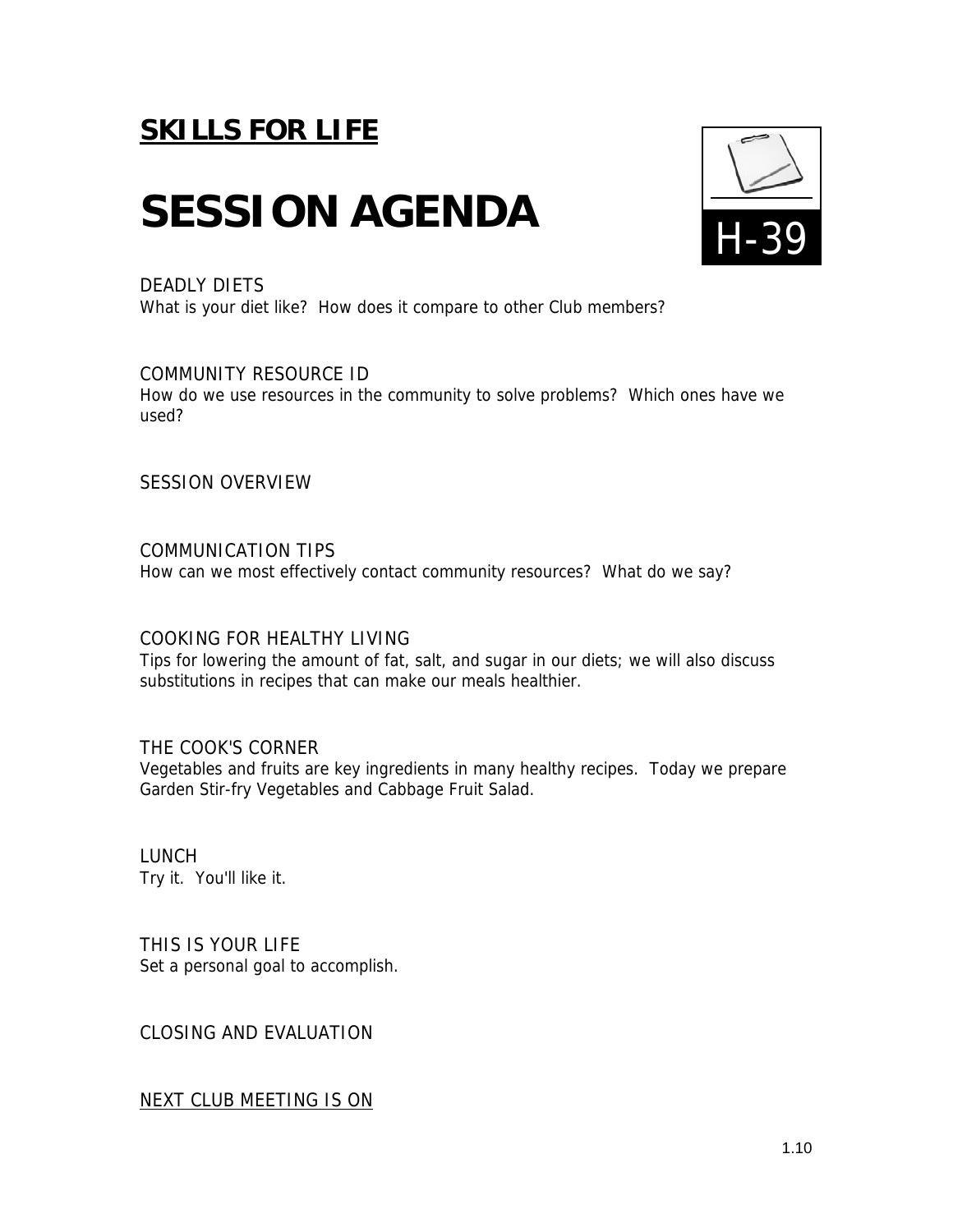## **PHONE TIPS**



Making phone calls is an important way of obtaining information. To be most successful, you should plan your phone calls before you make them. Use the following guidelines to help you plan your calls:

- 1. What background information do you need to give? Why are you calling? Who are you calling? If you get an answering machine, how will you respond? (You will probably want to leave a number where you can be reached.)
- 2. Write down any questions you want answered during the phone call. Put them in the order you want to ask them. You may want to write out what you want to say and practice saying it. Keep any additional items handy such as forms, a calendar, telephone numbers, etc., that you may need during the call.
- 3. Double-check the number before you call.
- 4. Let the phone ring at least 10 times.
- 5. When the phone is answered the first thing you should do is give your full name and the reason you are calling.
- 6. Be prepared to take notes. Keep paper and a pencil handy.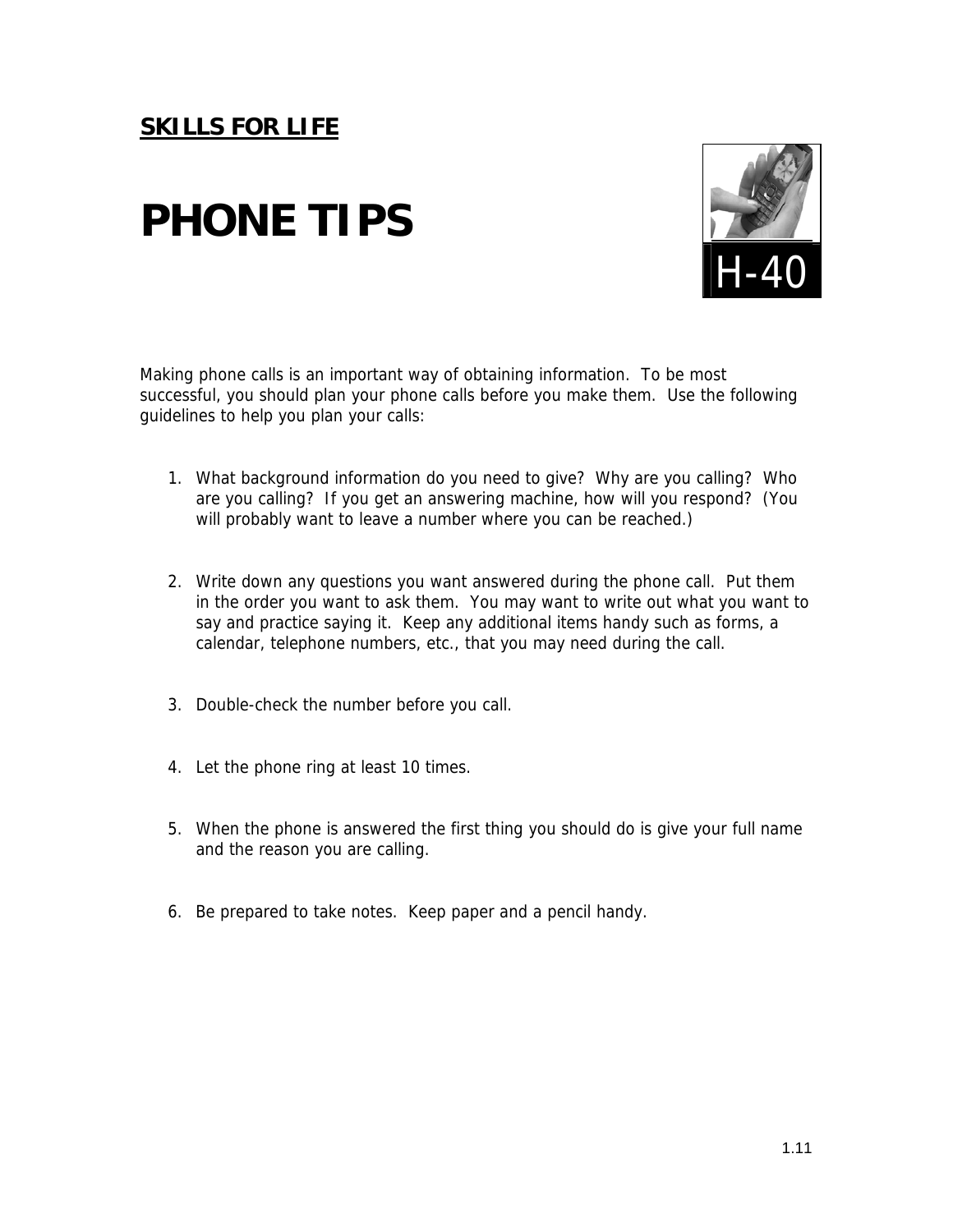## **CUT IT OUT!**





- 1. Read the label.
- 2. Trim off the skin and fat on meats and poultry.
- 3. Use nonfat or low-fat dairy products. In the case of milk, you will get the same amount of nutrients, but less fat.
- 4. Include more fruits, vegetables, whole-grain breads, and cereals in your diet.
- 5. Avoid fatty meats (e.g., lunch meats, hot dogs, sausage, and bacon).
- 6. Eat leaner meats like tuna (in water), turkey, and chicken on sandwiches.
- 7. Instead of eating pastries, try fresh fruits, nonfat yogurt, or bagels.
- 8. Broil, poach, bake, steam, or microwave foods. Try to reduce the fried, creamed, and sautéed foods you eat.
- 9. Try low-calorie and nonfat salad dressings. Use small amounts of regular dressings.
- 10. Use whipped or other soft types of margarine & butter rather than hard types.
- 11. Cook soups and gravies a day ahead and refrigerate them. The fat will solidify on the top and can be skimmed off.
- 12. Substitute low-fat yogurt for sour cream or mayonnaise.
- 13. Instead of using real butter or margarine on vegetables, try herbs, spices, lemon juice, or butter flavored substitutes.
- 14. Instead of ice cream eat sorbet, ice milk, or frozen yogurt (nonfat preferably).
- 15. Instead of mayonnaise and butter on sandwiches, use mustard, ketchup, or low-fat salad dressings.
- 16. Instead of chips, try pretzels, air-popped popcorn seasoned with different spices, low- or non- fat crackers, rice cakes, or low- or no- sugar cereals.
- 17. Reduce fats in your recipes by making substitutes and using low-fat methods.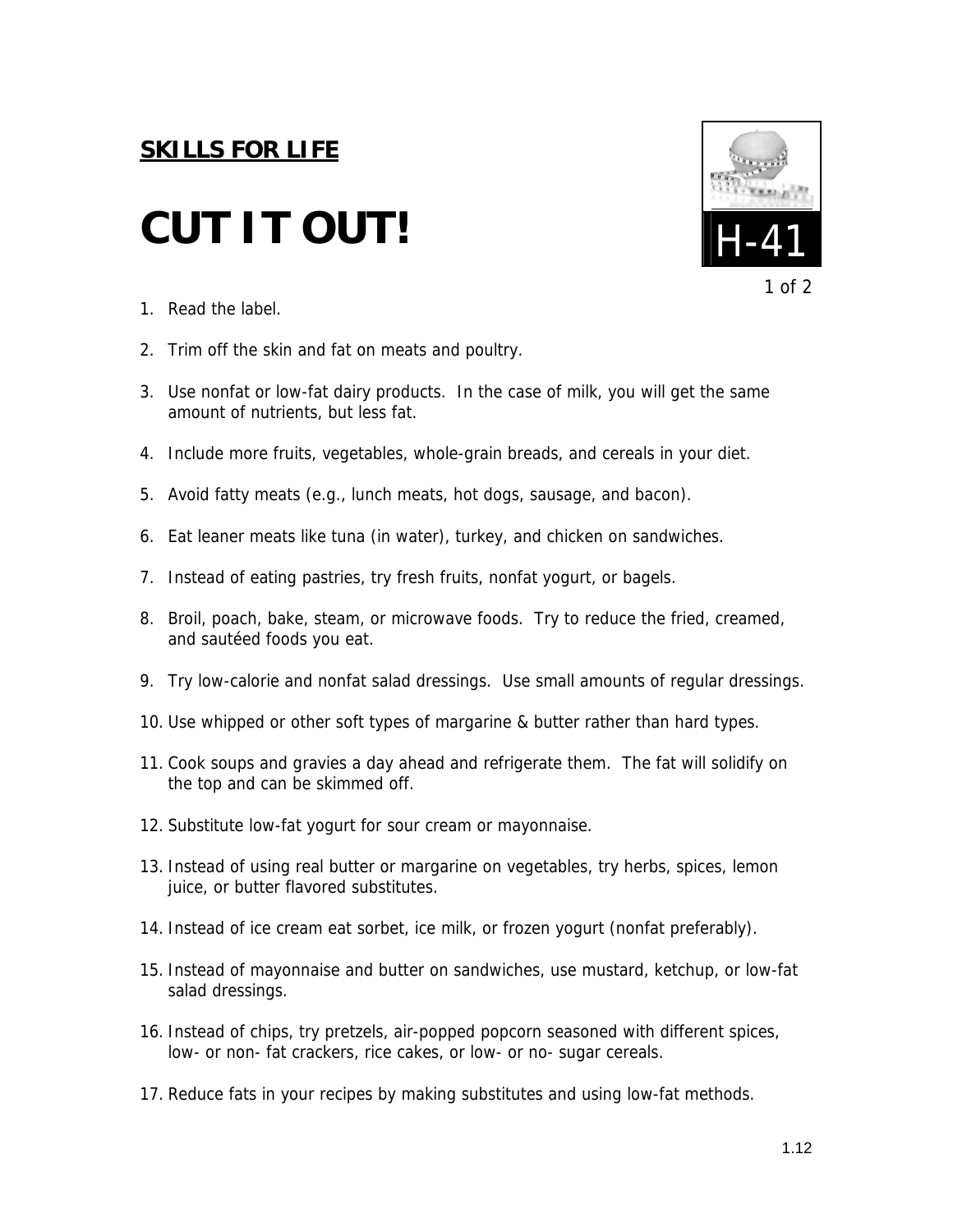### **GET THE SUGAR OUT!**

- 1. Eat fresh fruit or canned fruit packed in its own juices. If you use fruit canned in heavy syrup, drain the syrup off and rinse the fruit with water.
- 2. Use 1/2 or 1/3 of the sugar called for in recipes, particularly desserts.
- 3. Limit your use of foods that list sugar as one of the first three ingredients on the label. Remember, sucrose, glucose, dextrose, fructose, corn syrups, and corn sweeteners are all forms of sugar.
- 4. Use unsweetened jams, applesauce, and apple butter.
- 5. Add raisins or other dried fruits to recipes and decrease the amount of sugar. To enhance the flavor, texture, and size of raisins, put them in hot liquid such as water or fruit juice for 15 minutes or more before using.
- 6. Add more vanilla or cinnamon to recipes to increase the sensation of sweetness; reduce the amount of sugar.
- 7. Use artificial sweeteners.

### **GET THE SALT OUT!**

- 1. Take salt off the kitchen table.
- 2. Use half the amount of salt called for in recipes.
- 3. Salt as you cook.
- 4. Substitute herbs and spices for salt.
- 5. Limit the use of foods that are salty (nuts, crackers, and chips) or choose unsalted brands.
- 6. Limit the use of foods with high amounts of hidden salt such as canned foods, soup, and frozen dinners. Read the labels carefully.
- 7. Rinse canned foods with water before using them.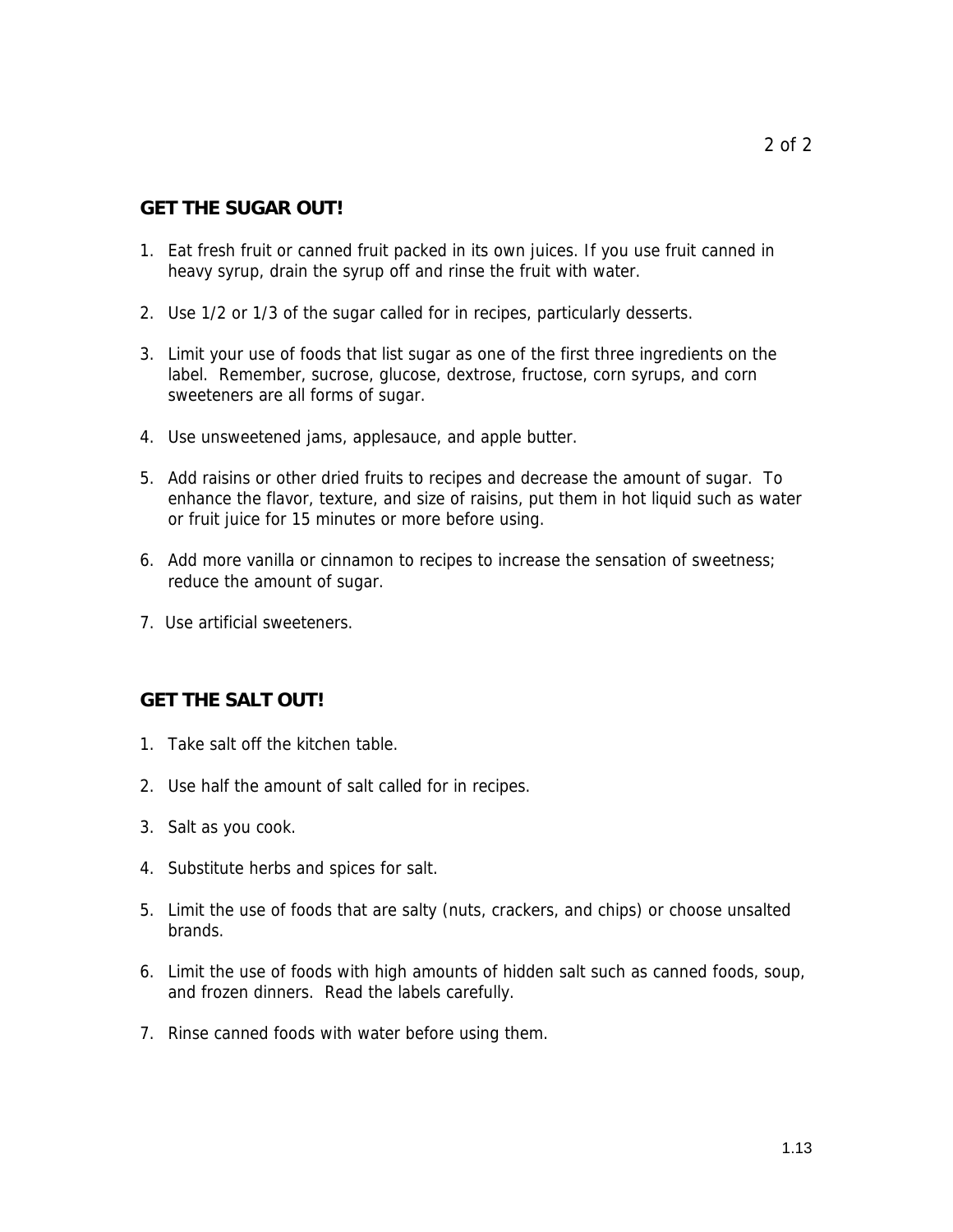

## **LIGHTEN UP**

| Instead of                                               | $Try \dots$                                                                                                                                                                                                                                                                                 |
|----------------------------------------------------------|---------------------------------------------------------------------------------------------------------------------------------------------------------------------------------------------------------------------------------------------------------------------------------------------|
| Frying                                                   | Baking, broiling, steaming, poaching, or micro- waving.                                                                                                                                                                                                                                     |
| Cooking with oil                                         | Use nonstick pans or nonstick cooking sprays such as PAM.                                                                                                                                                                                                                                   |
| Fish in oil                                              | Use fish packed in water                                                                                                                                                                                                                                                                    |
| Red meat                                                 | Chicken, turkey, fish, tuna, dried peas and beans.                                                                                                                                                                                                                                          |
| Regular ground beef                                      | Lean ground beef or ground turkey. Cook well, drain, and<br>rinse. Kidney beans might be substituted for ground beef in<br>casseroles. In lasagna or sauces you can substitute ground<br>turkey breast. Beef is graded as follows: Select (lowest fat),<br>Choice, and Prime (highest fat). |
| Real eggs                                                | Cholesterol-free egg substitutes or only egg whites.<br>In baking, use ? cup egg substitute for 1 egg.                                                                                                                                                                                      |
| Real cheese                                              | Low-fat cheeses (5 grams or less of fat per ounce) or part-<br>skim-milk cheeses.                                                                                                                                                                                                           |
| Whole milk                                               | Low-fat or nonfat milk in recipes and to drink.                                                                                                                                                                                                                                             |
| Mayonnaise or<br>sour cream                              | "Light" sour cream or mayonnaise, low-fat or nonfat yogurt                                                                                                                                                                                                                                  |
| Regular salad dressing                                   | Herbs, spices, lemon juice, non- or low- fat dressings.                                                                                                                                                                                                                                     |
| Basting with meat<br>droppings                           | Use broth or juice                                                                                                                                                                                                                                                                          |
| Adding oil, butter, or<br>margarine to baking<br>recipes | Use low-fat or nonfat plain or vanilla yogurt, pureed or<br>mashed fruit such as applesauce, apple butter, or mashed<br>banana                                                                                                                                                              |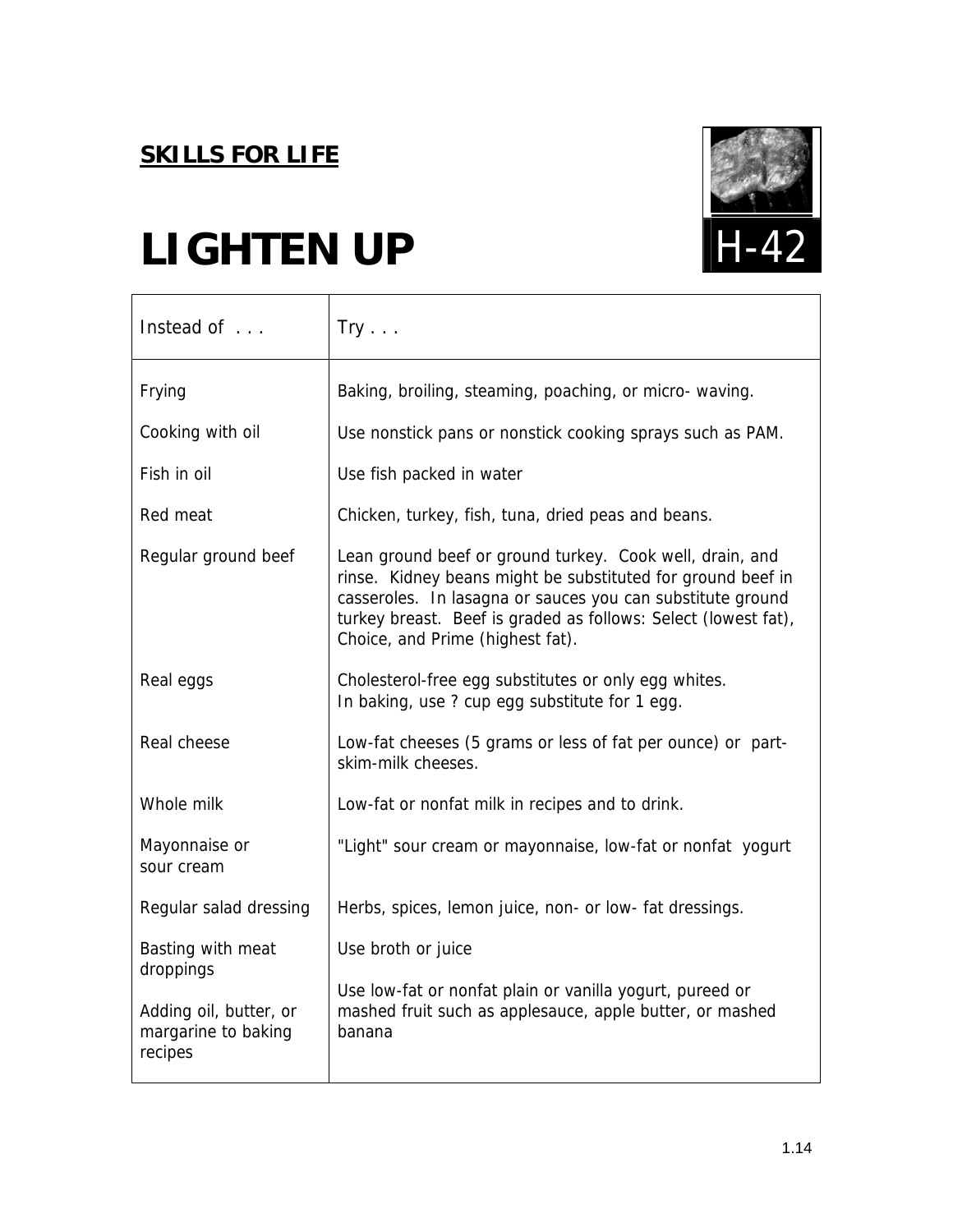## **GARDEN VEGETABLE STIR-FRY**



Serves 3-5 people

### **INGREDIENTS**

- 3 cups vegetables (Any type desired, i.e., broccoli, carrots, cabbage, zucchini)
- 2 tablespoons vegetable oil
- Hot cooked rice or Chinese noodles
- 1/2 cup chicken broth
- 3 tablespoons soy sauce
- 1 tablespoon cornstarch
- 1 clove garlic, minced (optional)

### **EQUIPMENT**

- 1 skillet or wok (with cover)
- 1 medium pan
- 1 mixing bowl

### **DIRECTIONS**

- 1. Cut vegetables into bite-size pieces. Rinse and drain them.
- 2. Blend chicken broth, soy sauce and cornstarch; set aside.
- 3. Heat oil in skillet or wok over high heat; stir-fry garlic in hot oil for 30 seconds.
- 4. Add desired vegetables; stir-fry 2 to 3 minutes more; stir constantly. Remove vegetables from skillet.
- 5. Stir chicken broth mixture and pour into center of skillet. Cook until mixture is bubbly.
- 6. Return vegetables to skillet. Cover and cook 1 to 2 minutes until heated through. Serve at once with rice.

To Prepare Rice: Add 1 cup uncooked long-grain rice to 2 cups of cold water; cover the pan with a tight fitting lid. Bring contents to vigorous boil; then turn heat to low. Let simmer on low for approximately 15-20 minutes. Remove pan from heat and let stand (still covered) for 10 minutes. (Yield: 1 cup of White Rice = 3-4 cups of cooked rice.)

Source: Various; Collected by the Cooperative Extension Service of the University of Maryland system.